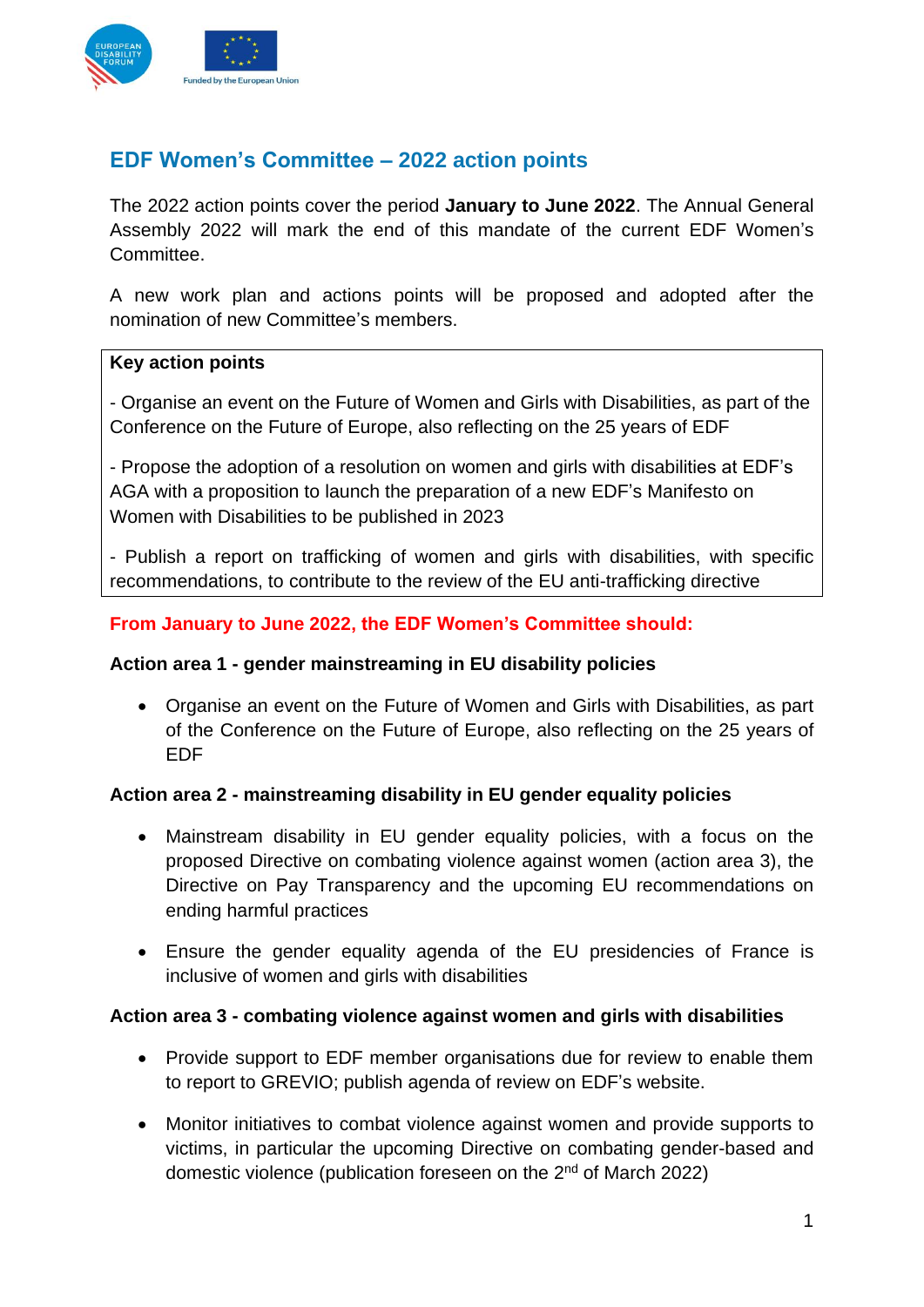

• Publish a report on trafficking of women and girls with disabilities and participate to the consultation on the evaluation of the Directive on trafficking

### **Action area 4 - advancing the human rights of women and girls with disabilities**

• Contribute to the preparation of EDF alternative report on the implementation of the CRPD by the EU and meetings with the CRPD Committee

# **Action area 5 - Women's Committee position papers, statements and other documents**

- Publish an overview of the implementation of the rights of women and girls with disabilities by in the EU, in light of EDF interim report to the CRPD **Committee**
- Propose the adoption of a resolution on women and girls with disabilities at EDF's AGA with a proposition to launch the preparation of a new EDF Manifesto on Women with Disabilities to be published in 2023

# **Action area 6 - monitoring international human rights treaties relevant to women and girls with disabilities**

• Provide support to EDF member organisations due for review to enable them to report to the CEDAW Committee (review of Portugal)

### **Action area 7 - networking**

- Continue our mapping exercise to identify all national organisations of women with disabilities in Europe and advertise it on EDF's website
- Actively look for opportunities for resources to support the preparation of a new EDF Manifesto on Women with Disabilities and campaign on ending forced sterilisation of women and girls with disabilities
- Inform members and subscribers of EDF Women's Voice about grant and funding opportunities

### **Action area 8 - external representation**

• Ensure the participation of Committee's members in external meetings on disability, gender and other relevant issues to include the perspective of women and girls with disabilities

### **Action area 9 – communication**

• Contribute to the newsletter EDF Women's Voice and EDF Disability Voice annual issue on gender and ensure a gender dimension to all our newsletter, as well as in EDF's Disability Realities Blog